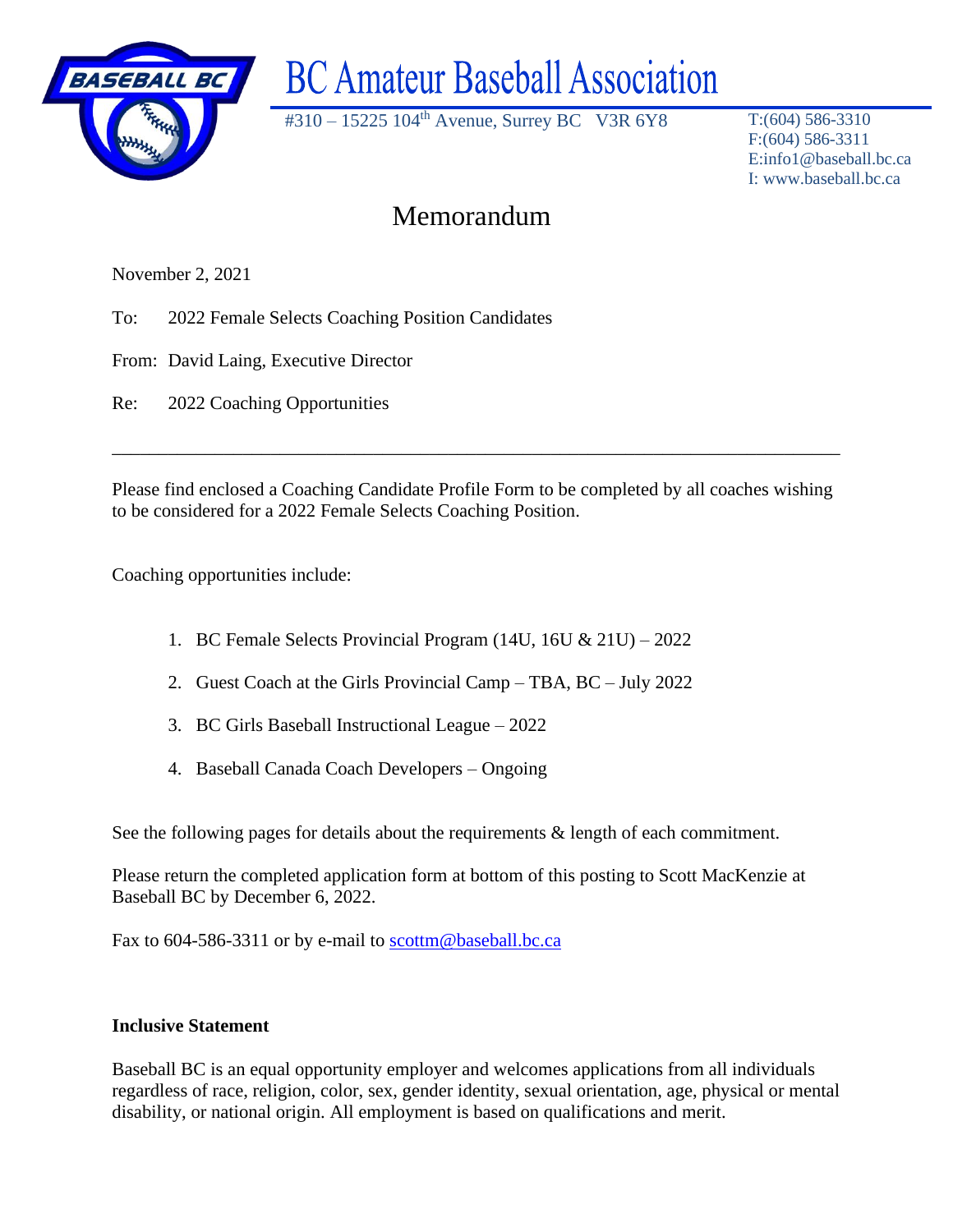# **Commitment Details**.

#### **BC Female Selects Provincial Program (14U, 16U & 21U) - 2022**

- These volunteer positions will be asked to plan, implement, recruit and develop female athletes; roles & positions will be evaluated & may be posted on a year-toyear basis
- A season can include development sessions, preseason training, spring league, summer league, exhibition games/season, invitational tournaments, a provincial tournament & a western or national championship
- The primary responsibility of these coaching roles is to mentor players & build successful team cultures with the goal being to best prepare these girls for Western Canadian, National Championships and perhaps National Team opportunities through skill development, positive state of mind, FUN, respect in sport and the athletes overall wellbeing
- Coaches must communicate respectfully & effectively with female players, team managers, parents, umpires, opposing coaches, fans, etc.
- Coaches will require adequate National Coach Certification Program (NCCP) Training &/or Certification

### **Guest Coach at the Provincial Camps – TBA, BC - 2022**

- This 3- or 4-day time commitment that runs Monday or Tuesday through Thursday, involves working directly with the Select Team Coaching staffs in evaluating the player pool for final team selection.
- A high-energy, hands-on approach is required for this opportunity.
- Each Guest Coach will be required to deliver at least one technical component during the camp.
- This opportunity also requires the guest coach to be enrolled in the NCCP and be working towards required Certification for the program they are applying for.
- Coaches will be required to complete and forward an evaluation and feedback form.
- Coaches aspiring to be named to any Provincial team staff should note that strong consideration will be given to those coaches who have served as a guest coach and/or a BC Games Zone Coach.
- Staff should be prepared to be at all scheduled on  $&$  off field events

## **BC Girls Baseball Instructional League – 2022**

- These 9 sessions, 10-week program will see female coaches work with athletes under the age of 12
- Coaches will focus on mentoring the young athletes while introducing the fundamental skills of the sport in a fun and instructional environment.
- Coaches must communicate respectfully  $\&$  effectively with female players, parents, etc.
- This is strictly a developmental program without a competitive piece. Fun games are played at the end of each session.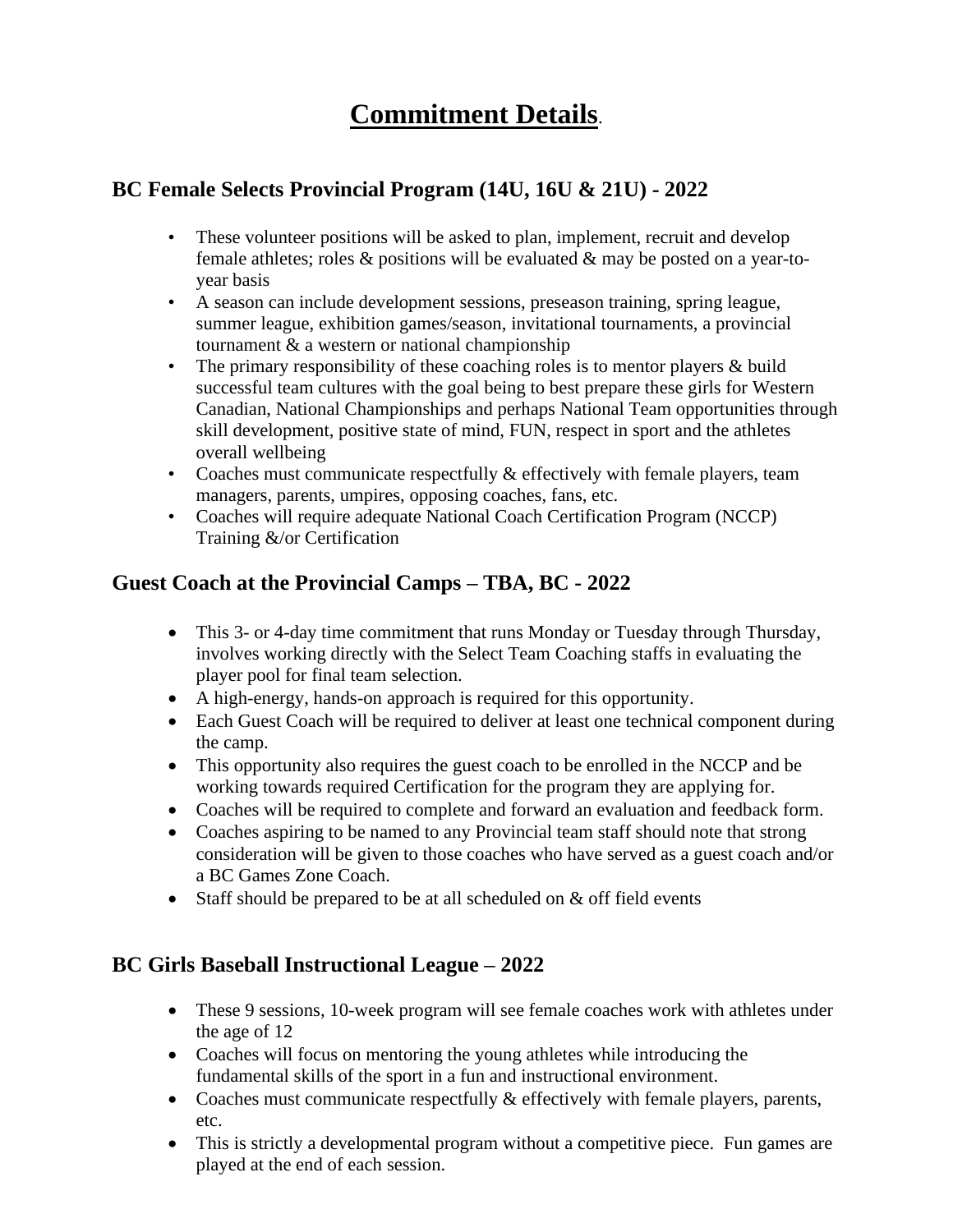#### **Baseball Canada Coach Developers – Ongoing**

- Baseball BC is currently looking to add to its stable of Coach Developers for the coming season (2022) and beyond.
- This opportunity is ideal for people looking to teach the game and help with overall sport development.
- Interested coaches will need to be Certified in the NCCP at the Provincial Coach level (Minimum)
- This role requires weekend work and some travel (if applicable)
- Further details can be found on our website at <https://www.baseball.bc.ca/coachapplication>

#### **Application Process**

Interested applicants are to send the completed form at bottom of this posting to Baseball BC by December 6, 2021. Applicants are encouraged to apply for multiple positions.

All applications will be acknowledged by a return email and applicants selected for an interview will receive further correspondence. Successful applicants are required to complete criminal records check and all other safety requirements per Baseball BC policy.

Email your application, & any other relevant information, to Scott MacKenzie - Director of Female Baseball Development - [scottm@baseball.bc.ca,](mailto:scottm@baseball.bc.ca) or by fax to 604-586-3311

Baseball BC must receive your application by December 6, 2021.